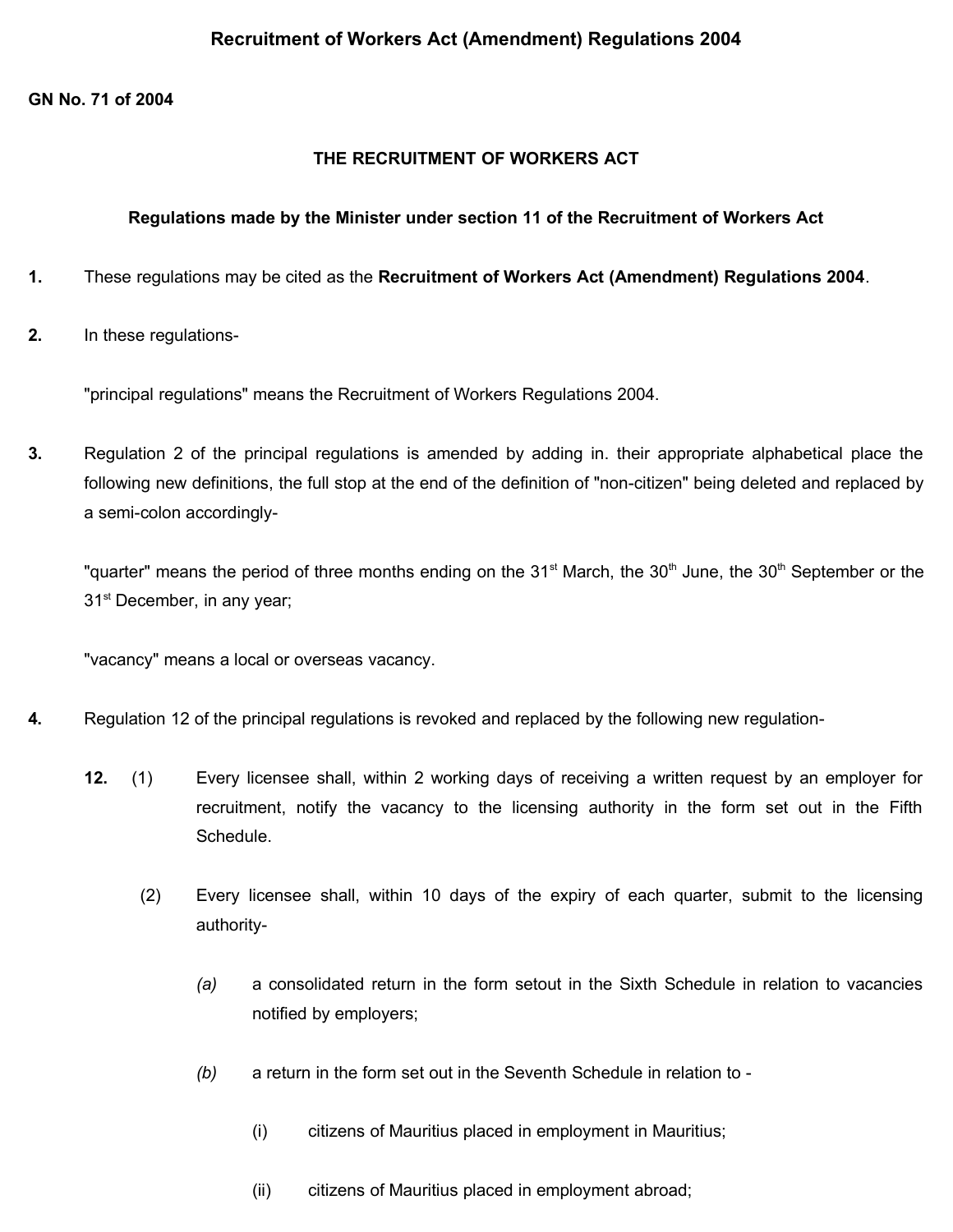(iii) non-citizens placed in employment in Mauritius.

- **5.** The principal regulations are amended by adding immediately after the Fourth Schedule, the Fifth, Sixth and Seventh Schedules set out in the Schedule to these regulations.
- **6.** These regulations shall come into operation on 15 May 2004.

Made by the Minister on 3 May 2004.

### **SCHEDULE**

(regulation 5) FIFTH SCHEDULE (regulation 12 (1))

## **NOTIFICATION OF VACANCIES**

| Can licensing authority post full details onto the Internet and other computer networks? Yes / No |  |
|---------------------------------------------------------------------------------------------------|--|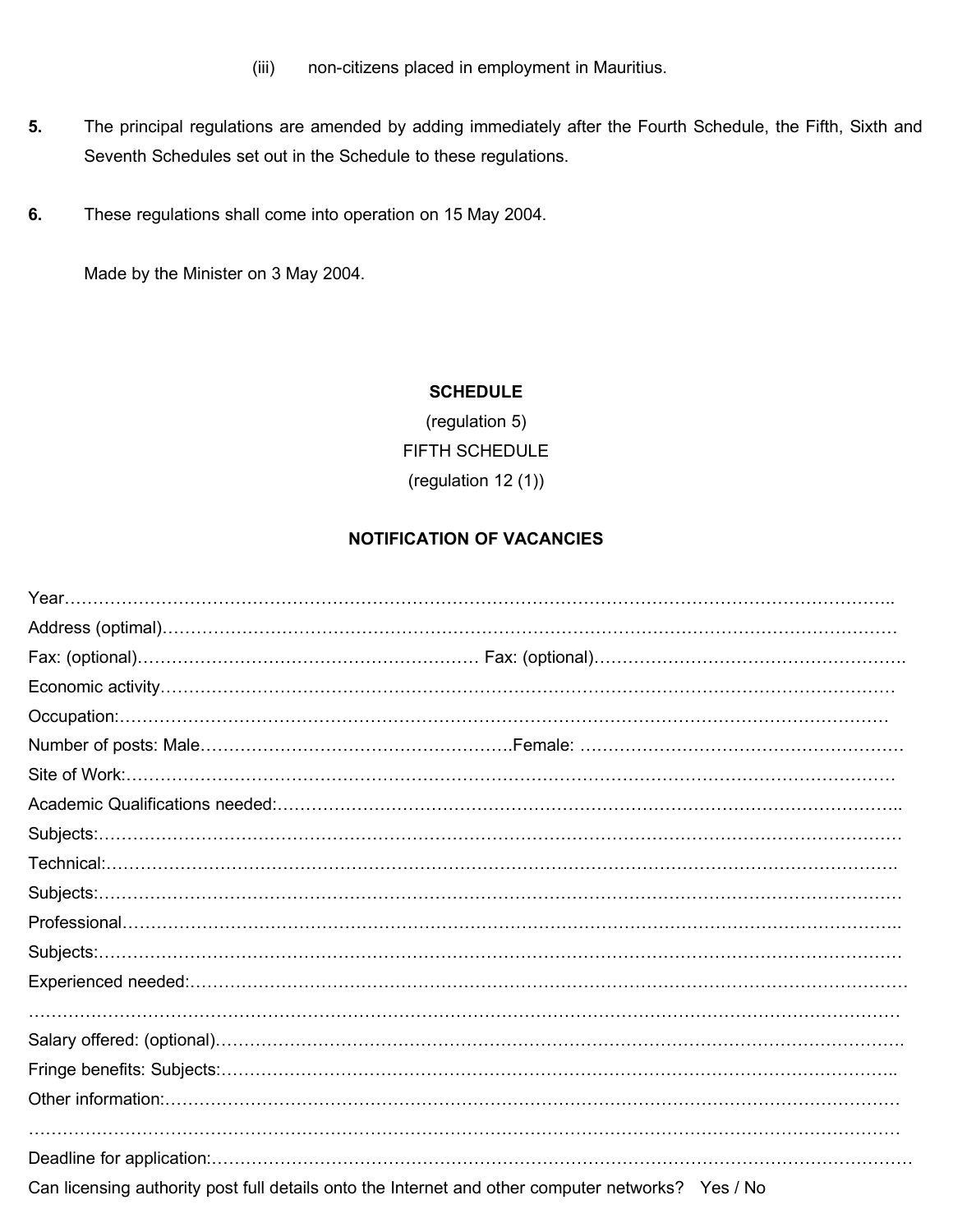(If "No", details will be posted but without identifying the employer) Date:……………………………. Name of signatory:……………………………………………………………………………………………………………….. Name of Licensee:………………………………………………………………………………………………………………..

Signature:……………………………………….…………………………..Tel number:……………………………………….

# **SIXTH SCHEDULE**

(regulation 12 (2) (a))

# **CONSOLIDATED RETURN**

## **Consolidated return of local and overseas vacancies notified for period:**

…………………………………………………

| Occupation | Number of vacancies notified |        | <b>Country of Employment</b> |  |
|------------|------------------------------|--------|------------------------------|--|
|            | Male                         | Female | Total                        |  |
|            |                              |        |                              |  |
|            |                              |        |                              |  |
|            |                              |        |                              |  |
|            |                              |        |                              |  |
|            |                              |        |                              |  |
|            |                              |        |                              |  |
|            |                              |        |                              |  |
|            |                              |        |                              |  |
|            |                              |        |                              |  |
|            |                              |        |                              |  |

## SEVENTH SCHEDULE

(regulation 12 (2) (b))

### **(1) Return of particulars of citizens of Mauritius placed in employment in Mauritius**

### **Return of placement made in Mauritius of citizens of Mauritius, for period:**

……………………………………………………………….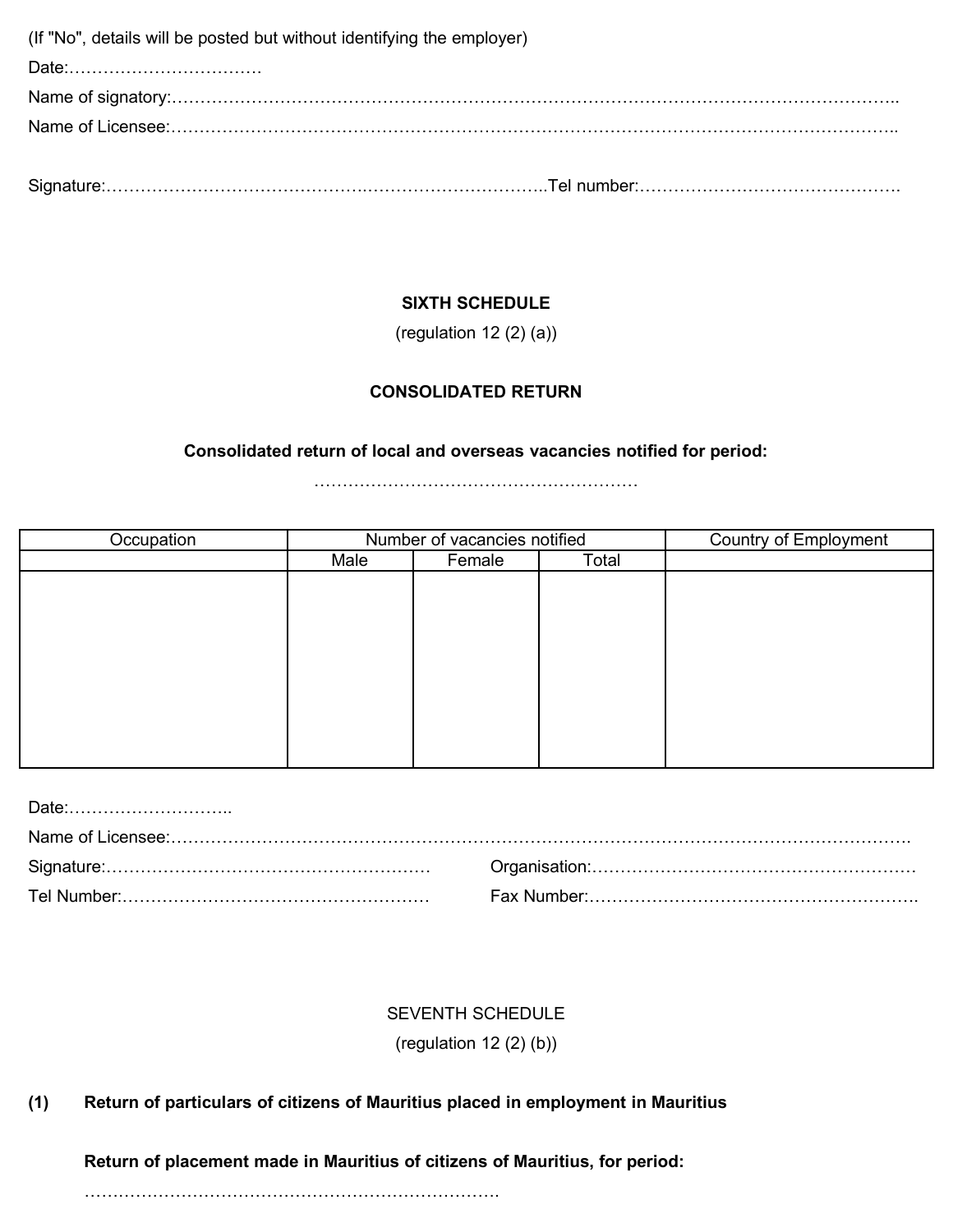| Occupation | Number placed |        |       |
|------------|---------------|--------|-------|
|            | Male          | Female | Total |
|            |               |        |       |
|            |               |        |       |
|            |               |        |       |
|            |               |        |       |
|            |               |        |       |
|            |               |        |       |
|            |               |        |       |
|            |               |        |       |
| Total      |               |        |       |

Date:………………………..

# **(2) Return of particulars of Citizens of Mauritius placed in employment abroad**

### **Return of placements made abroad of citizens of Mauritius, for period:**

…………………………………………………………

| Occupation | Number placed |        | Country |  |
|------------|---------------|--------|---------|--|
|            | Male          | Female | Total   |  |
|            |               |        |         |  |
|            |               |        |         |  |
|            |               |        |         |  |
|            |               |        |         |  |
|            |               |        |         |  |
|            |               |        |         |  |
|            |               |        |         |  |
| Total      |               |        |         |  |

**(3) Return of particulars of non-citizens placed in employment in Mauritius.** 

**Return of particulars of non -citizens placed in employment in Mauritius for period:**